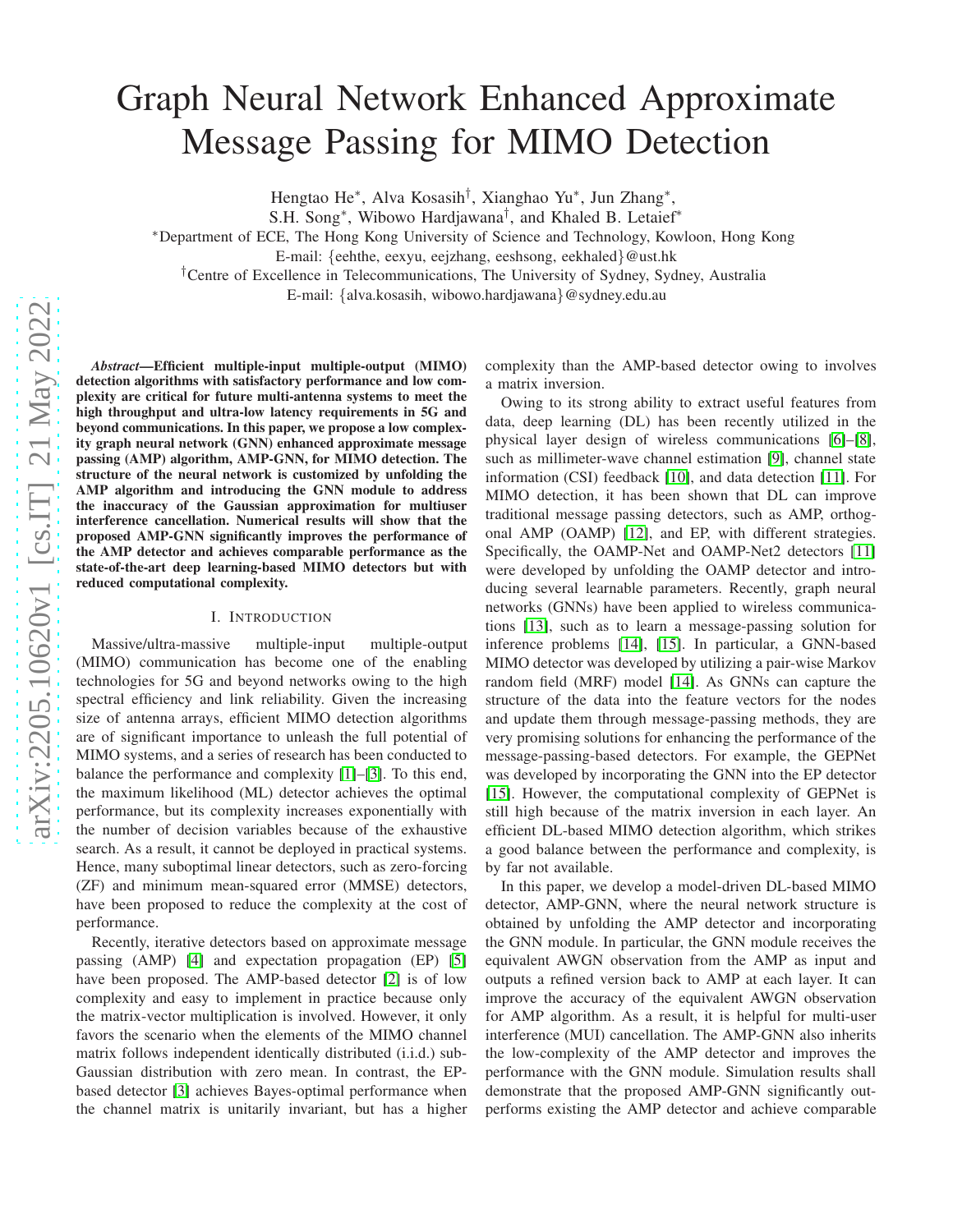performance as the state-of-the-art GEPNet detector while reducing the computational complexity.

*Notations*—For any matrix  $A$ ,  $A<sup>T</sup>$ ,  $A<sup>*</sup>$ , and  $tr(A)$  will denote the transpose, conjugate, and trace of A, respectively. In addition,  $I$  is the identity matrix,  $0$  is the zero matrix, and  $1_n$  is the *n*-dimensional all-ones vector. A proper complex Gaussian distribution with mean  $\mu$  and covariance  $\Omega$  can be described by the probability density function (pdf):

$$
\mathcal{N}_{\mathbb{C}}(\mathbf{z}; \boldsymbol{\mu}, \boldsymbol{\Omega}) = \frac{1}{\det(\pi \boldsymbol{\Omega})} e^{-(\mathbf{z} - \boldsymbol{\mu})^H \boldsymbol{\Omega}^{-1}(\mathbf{z} - \boldsymbol{\mu})}
$$

# II. PROBLEM FORMULATION AND ALGORITHM REVIEW

In this section, we first formulate the MIMO detection problem by adopting a Bayesian inference. To better understand the proposed AMP-GNN, we will review the AMP-based MIMO detector.

## *A. MIMO Detection*

We assume an uplink multi-user MIMO (MU-MIMO) systems where the base station (BS) equips  $M$  antennas sevres N single-antenna users. The symbol vector  $\bar{\mathbf{x}} \in \mathbb{C}^{M \times 1}$  is transmitted over a Rayleigh fading channel  $\bar{\mathbf{H}} \in \mathbb{C}^{M \times N}$ . Each element of  $\bar{H}$  and  $\bar{x}$  are drawn from an i.i.d. complex Gaussian distribution and the Q-QAM constellation, respectively. The received signal  $\bar{y} \in \mathbb{C}^{M \times 1}$  is given by

<span id="page-1-0"></span>
$$
\bar{\mathbf{y}} = \bar{\mathbf{H}}\bar{\mathbf{x}} + \bar{\mathbf{n}},\tag{1}
$$

where  $\bar{\mathbf{n}} \sim \mathcal{N}_{\mathbb{C}}(0, \sigma^2 \mathbf{I}_M)$  is the additive white Gaussian noise (AWGN).

To better implement our proposed AMP-GNN detector, we consider an equivalent real-valued representation for the MIMO detection problem which is obtained by considering the real  $\mathfrak{R}(\cdot)$  and imaginary  $\mathfrak{I}(\cdot)$  parts separately. Denote  $\mathbf{x} = [\Re(\bar{\mathbf{x}})^T, \Im(\bar{\mathbf{x}})^T]^T$ ,  $\mathbf{y} = [\Re(\bar{\mathbf{y}})^T, \Im(\bar{\mathbf{y}})^T]^T$ ,  $\mathbf{n} =$  $[\Re(\bar{\mathbf{n}})^T, \Im(\bar{\mathbf{n}})^T]^T$ , and

<span id="page-1-11"></span>
$$
\mathbf{H} = \begin{bmatrix} \Re(\bar{\mathbf{H}}) & -\Im(\bar{\mathbf{H}}) \\ \Im(\bar{\mathbf{H}}) & \Re(\bar{\mathbf{H}}) \end{bmatrix}.
$$
 (2)

Then, the signal model in [\(1\)](#page-1-0) can be rewritten in terms of real vectors and matrix form as follows,

<span id="page-1-12"></span>
$$
y = Hx + n.\t\t(3)
$$

Based on the Bayes' theorem, the posterior probability  $\mathcal{P}(\mathbf{x}|\mathbf{y},\mathbf{H})$  can be factorized as

$$
\mathcal{P}(\mathbf{x}|\mathbf{y}, \mathbf{H}) = \frac{\mathcal{P}(\mathbf{y}|\mathbf{x}, \mathbf{H})\mathcal{P}(\mathbf{x})}{\mathcal{P}(\mathbf{y}|\mathbf{H})} = \frac{\mathcal{P}(\mathbf{y}|\mathbf{x}, \mathbf{H})\mathcal{P}(\mathbf{x})}{\int \mathcal{P}(\mathbf{y}|\mathbf{x}, \mathbf{H})\mathcal{P}(\mathbf{x})d\mathbf{x}}.
$$
 (4)

Given the posterior probability  $\mathcal{P}(\mathbf{x}|\mathbf{y},\mathbf{H})$ , the Bayesian MMSE estimate is obtained by

<span id="page-1-1"></span>
$$
\hat{\mathbf{x}} = \int \mathbf{x} \mathcal{P}(\mathbf{x}|\mathbf{y}, \mathbf{H}) d\mathbf{x}.
$$
 (5)

However, the Bayesian MMSE estimator is computationally intractable because the MMSE estimation in [\(5\)](#page-1-1) involves a high-dimensional integral. In a recent study [\[12\]](#page-5-10), the AMP algorithm was proposed as an efficient alternative to recover signal x. We will introduce the AMP-based detector in the following subsection.

## <span id="page-1-2"></span>Algorithm 1: AMP-based MIMO detector

**1. Input:** y, H,  $\sigma^2$ ,  $\mathcal{P}(\mathbf{x})$ .

**2. Initialization:** 
$$
\hat{x}_n^{(1)} = 0
$$
,  $\hat{v}_n^{(1)} = \frac{N}{M}$ ,  $Z_m^{(0)} = y_m$ .

3. Output:  $\hat{\mathbf{x}}^{(T)}$ . 4. Iteration:

for  $t = 1, \cdots, T$  do

N

<span id="page-1-4"></span>
$$
V_m^{(t)} = \sum_{n=1}^{\infty} |h_{mn}|^2 \hat{v}_n^{(t)}
$$
(6a)  

$$
Z_m^{(t)} = \sum_{n=1}^N h_{mn} \hat{x}_n^{(t)} - \frac{V_m^{(t)}(y_m - Z_m^{(t-1)})}{\sigma^2 + V_m^{(t-1)}}
$$
(6b)

<span id="page-1-6"></span><span id="page-1-5"></span>
$$
\Sigma_n^{(t)} = \left(\sum_{m=1}^M \frac{|h_{mn}|^2}{\sigma^2 + V_m^{(t)}}\right)^{-1}
$$
 (6c)

<span id="page-1-9"></span><span id="page-1-8"></span><span id="page-1-7"></span>
$$
r_n^{(t)} = \hat{x}_n^{(t)} + \Sigma_n^{(t)} \sum_{m=1}^M \frac{h_{mn}^*(y_m - Z_m^{(t)})}{\sigma^2 + V_m^{(t)}} \tag{6d}
$$

$$
\hat{x}_n^{(t+1)} = \mathbb{E}\{x_n | r_n^{(t)}, \Sigma_n^{(t)}\}\tag{6e}
$$

$$
\hat{v}_n^{(t+1)} = \text{Var}\{x_n|r_n^{(t)}, \Sigma_n^{(t)}\}\tag{6f}
$$

#### <span id="page-1-13"></span>*B. AMP-Based MIMO Detector*

The AMP algorithm has been proposed to solve sparse linear inverse problems in compressed sensing [\[12\]](#page-5-10). In Algorithm [1,](#page-1-2) we summarize the AMP algorithm for MIMO detection<sup>[1](#page-1-3)</sup>, where m and n are the indexes of the antenna in the BS and users, respectively. The main principle of the algorithm is to decouple the posterior probability  $\mathcal{P}(\mathbf{x}|\mathbf{y}, \mathbf{H})$ into a series of  $\mathcal{P}(x_n|\mathbf{y},\mathbf{H})$ ,  $(n = 1, 2, ..., N)$ , in an iterative way. In particular,  $\mathcal{P}(x_n|\mathbf{y},\mathbf{H})$  is assumed to be a Gaussian distribution and obtained from the equivalent AWGN model

<span id="page-1-10"></span>
$$
r_n^{(t)} = x_n + w_n^{(t)},
$$
\n(7)

where  $w_n^{(t)} \sim \mathcal{N}_{\mathbb{C}}(w_n^{(t)}; 0, \Sigma_n^{(t)})$ .

To better understand Algorithm [1,](#page-1-2) we first provide a brief explanation for each equation in Algorithm [1](#page-1-2) with the detailed derivation given in [\[4\]](#page-5-2). Specifically, [\(6a\)](#page-1-4) and [\(6b\)](#page-1-5) compute the variance and mean estimation for  $z = Hx$ , respectively. Then, [\(6c\)](#page-1-6) calculates the equivalent noise variance  $\sum_{n=1}^{N}$  while [\(6d\)](#page-1-7) gives the equivalent AWGN observation  $r_n^{(t)}$ . Finally, [\(6e\)](#page-1-8) and [\(6f\)](#page-1-9) perform the posterior mean and variance estimation for the equivalent AWGN model [\(7\)](#page-1-10). As the transmitted symbol is assumed to be drawn from the Q-QAM set  $S =$  $\{s_1, s_2, \ldots, s_Q\}$ , the results in [\(6e\)](#page-1-8) and [\(6f\)](#page-1-9) are given by

$$
\hat{x}_n^{(t+1)} = \frac{\sum_{s_i \in \mathcal{S}} s_i \mathcal{N}_{\mathbb{C}}(s_i; r_n^{(t)}, \Sigma_n^{(t)}) p(s_i)}{\sum_{s_i \in \mathcal{S}} \mathcal{N}_{\mathbb{C}}(s_i; r_n^{(t)}, \Sigma_n^{(t)}) p(s_i)},
$$
(8)

$$
\hat{v}_n^{(t+1)} = \frac{\sum_{s_i \in \mathcal{S}} |s_i|^2 \mathcal{N}_{\mathbb{C}}(s_i; r_n^{(t)}, \Sigma_n^{(t)}) p(s_i)}{\sum_{s_i \in \mathcal{S}} \mathcal{N}_{\mathbb{C}}(s_i; r_n^{(t)}, \Sigma_n^{(t)}) p(s_i)} - |\hat{x}_n^{(t+1)}|^2. \tag{9}
$$

<span id="page-1-3"></span><sup>1</sup>Note that we consider a complex-valued AMP-based MIMO detector in Algorithm [1](#page-1-2) and the equivalent real-valued form can be derived with the equivalent real-valued representation in [\(2\)](#page-1-11) and [\(3\)](#page-1-12) accordingly.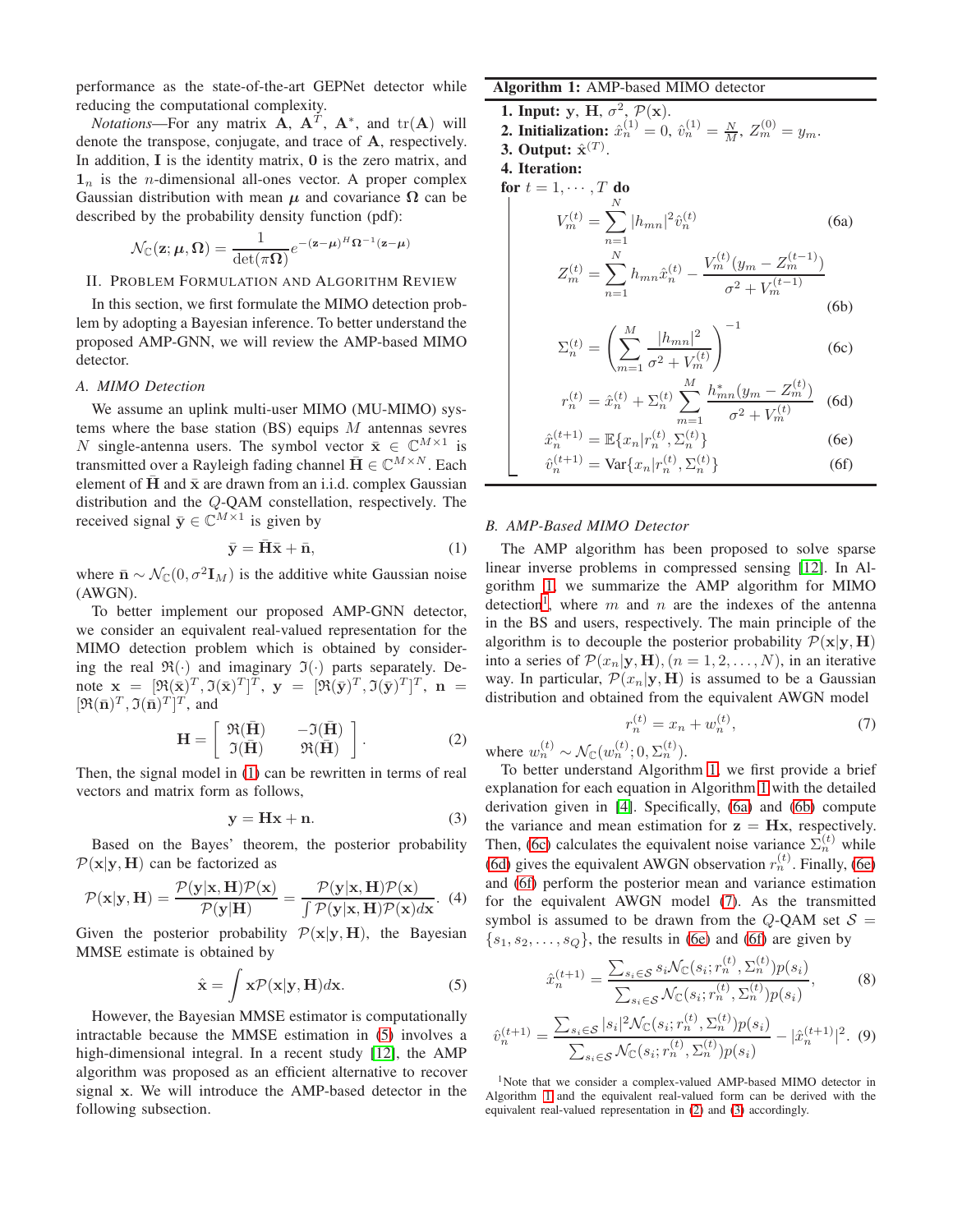<span id="page-2-0"></span>

Fig. 1. The structure of the proposed AMP-GNN detector.

As can be observed in Algorithm [1,](#page-1-2) the performance of the AMP-based MIMO detector is mainly determined by the accuracy of the assumed equivalent AWGN model [\(7\)](#page-1-10). In [\[4\]](#page-5-2), it was shown that the equivalent AWGN model is asymptotically accurate when the dimensions of the system tend to infinity, i.e.,  $M, N \rightarrow \infty$ . However, in practical MIMO systems especially with high MUI, the performance of the AMPbased MIMO detector is far from optimal and even has an error floor owing to the inaccurate assumption. Furthermore, the existing state-of-the-art GEPNet detector requires matrix inversion, which is very complex. These observations motivate us to improve the AMP-based MIMO detector with the DL technique.

## III. AMP-GNN DETECTOR

In this section, we propose an AMP-GNN detector for MIMO detection. First, we present the network structure of the AMP-GNN detector and introduce the GNN module in detail. Then, the computational complexity of the AMP-GNN is analyzed and compared with other MIMO detectors.

## *A. AMP-GNN Architecture*

Given the important advantages of GNN, such as learning to capture the MUI information, here we exploit them to improve the AMP detector in this article. The block diagram of the AMP-GNN is illustrated in Fig. [1.](#page-2-0) Specifically, the network consists of  $T$  cascade layers, and each layer has the same structure that contains a GNN module and a conventional AMP algorithm shown in Algorithm [1.](#page-1-2) In particular, the input of the AMP-GNN is the received signal y and the initial value is set as  $\hat{\mathbf{x}}^{(1)} = \mathbf{0}$  and  $\hat{\mathbf{v}}^{(1)} = \frac{N}{M} \mathbf{1}_N$ , and the output is the final estimate  $\hat{\mathbf{x}}^{(T)}$  of signal x. For the t-th layer of the AMP-GNN, the inputs are the estimated signal  $\hat{\mathbf{x}}^{(t-1)}$  and  $\hat{\mathbf{v}}^{(t-1)}$ from the  $(t - 1)$ -th layer and the received signal y. As we have introduced the AMP-based MIMO in Section [II-B,](#page-1-13) we will introduce the GNN module in the next subsection.

## *B. The GNN Module*

GNNs have been recently adopted in wireless communications as they can incorporate the graph topology of the wireless network into the neural network design [\[13\]](#page-5-11). The GNN model adopted in the AMP-GNN is called the message passing neural network (MPNN) and the message passing rules are illustrated in Fig. [2.](#page-3-0) Similar to [\[14\]](#page-5-12), the GNN in the AMP-GNN is composed of three main modules: a propagation module, an aggregation module, and a readout module. The first two modules operate at all layers while the readout module is involved only after the last layer.

As the pair-wise MRF is used to model the structured dependency of a set of random variables  $\mathbf{x} = \{x_1, \dots, x_N\}$  by an undirected graph  $G = \{V, E\}$ , it can be adopted to model the correlation of the nodes in GNNs. Specifically, the  $n$ -th variable node is characterized by a self potential  $\phi(x_n)$ , and the  $(n, j)$ -th pair of edge is characterized by a pair potential  $\psi(x_n, x_j)$ , which are given by

<span id="page-2-2"></span>
$$
\phi(x_n) = \exp\left(\frac{1}{\sigma^2} \mathbf{y}^T \mathbf{h}_n x_n - \frac{1}{2} \mathbf{h}_n^T \mathbf{h}_n x_n^2\right) \mathcal{P}(x_n), \quad (10a)
$$

<span id="page-2-3"></span>
$$
\psi(x_n, x_j) = \exp\left(-\frac{1}{\sigma^2} \mathbf{h}_n^T \mathbf{h}_j x_n x_j\right),\tag{10b}
$$

respectively, where  $n, j \in \{1, ..., N\}$  and  $n \neq j$ . The posterior probability  $p_{\text{GNN}}(\mathbf{x}|\mathbf{y})$  corresponding to the pairwise MRF can be obtained by GNN and written as [\[14\]](#page-5-12)

<span id="page-2-1"></span>
$$
p_{\text{GNN}}(\mathbf{x}|\mathbf{y}) = \frac{1}{Z} \prod_{n=1}^{N} \phi(x_n) \prod_{\substack{j=1 \ j \neq n}}^{N} \psi(x_n, x_j), \quad (11)
$$

where  $Z$  is a normalization constant. As the GNN consists of the nodes and edges and is used to infer the posterior probability, we incorporate the mean  $r_n^{(t)}$  and variance  $\Sigma_n^{(t)}$ obtained from [\(6c\)](#page-1-6) and [\(6d\)](#page-1-7) into the attribute  $a_n^{(t)}$  of the variable node  $x_n$  by concatenating the mean and variance as

$$
\mathbf{a}_n^{(t)} = \left[ r_n^{(t)}, \Sigma_n^{(t)} \right]. \tag{12}
$$

To compute  $p_{\text{GNN}}(\mathbf{x}|\mathbf{y})$  in [\(11\)](#page-2-1), we utilize the node and edge feature vectors corresponding to the self and pair potentials in [\(10a\)](#page-2-2) and [\(10b\)](#page-2-3), respectively. Denote  $u_n^{(\ell)}$  as the node feature vector. Its initial value is calculated from encoding the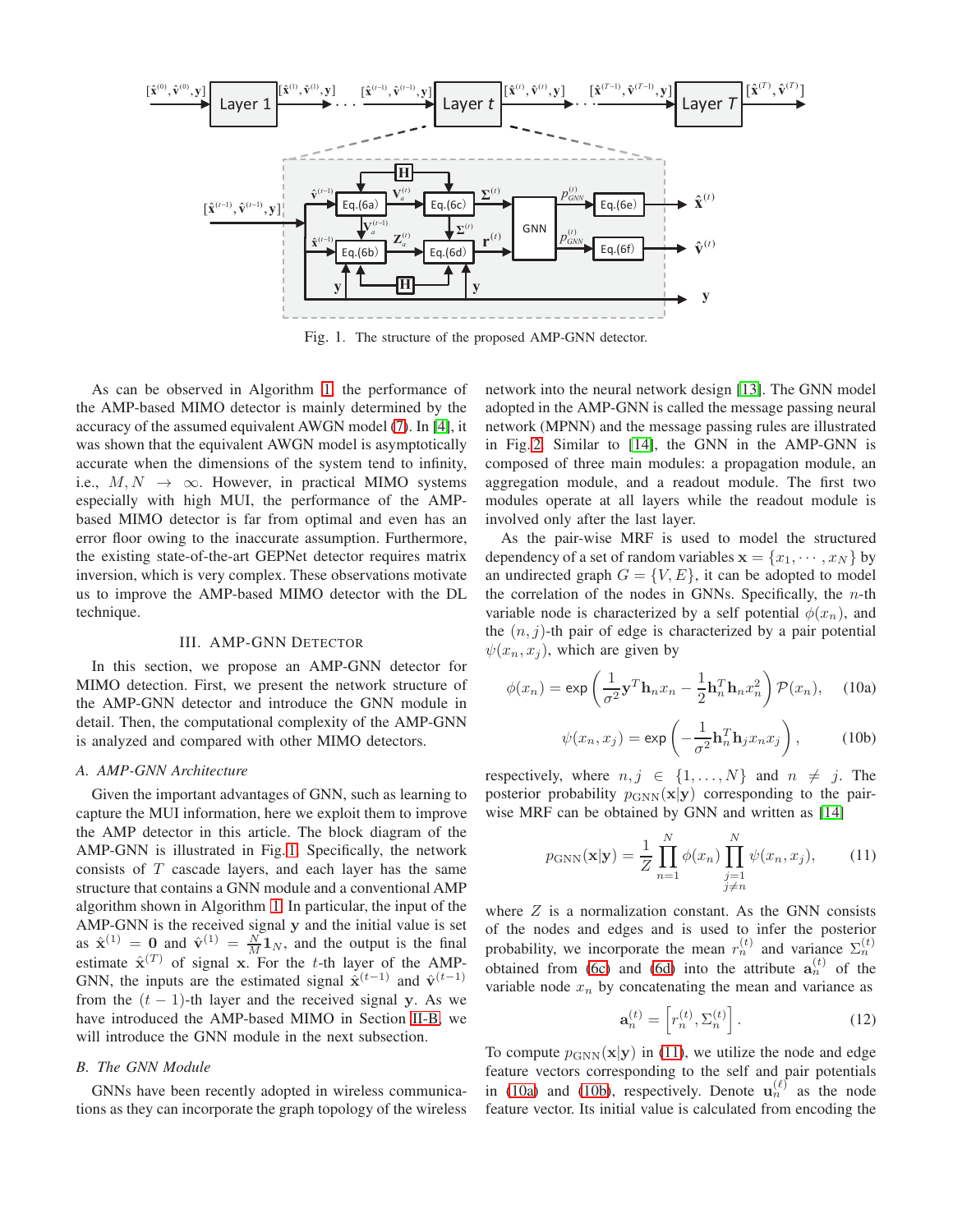<span id="page-3-0"></span>

Fig. 2. Message passing and update for GNNs.

information of the received signal y, corresponding channel vector  $h_n$ , and noise variance  $\sigma^2$ . The encoding process is implemented by using a single layer neural network given by

$$
\mathbf{u}_n^{(0)} = \mathbf{W}_1 \cdot [\mathbf{y}^T \mathbf{h}_n, \mathbf{h}_n^T \mathbf{h}_n, \sigma^2]^T + \mathbf{b}_1,\tag{13}
$$

where  $\mathbf{W}_1 \in \mathbb{R}^{N_u \times 3}$  is a learnable matrix,  $\mathbf{b}_1 \in \mathbb{R}^{N_u}$ is a learnable vector, and  $N_u$  is the size of the feature vector. The edge feature vector  $f_{jn} \triangleq [\mathbf{h}_n^T \mathbf{h}_j, \sigma^2]$  is obtained by extracting the pair potential information from [\(10b\)](#page-2-3) and utilized for the message passing of the GNN. Next, we will elaborate the details of each module in the MPNN, including the propagation, the aggregation, and the readout module.

*1)* **Propagation module**: For any pair of variable nodes  $x_n$ and  $x_i$ , there is an edge to connect them. Each edge first concatenates the received feature vectors  $\mathbf{u}_n^{(\ell-1)}$  and  $\mathbf{u}_j^{(\ell-1)}$  with its own feature vector  $\mathbf{f}_{jn}$  as  $\mathbf{c}_n^{(l-1)} = [\mathbf{u}_n^{(\ell-1)}, \mathbf{u}_j^{(\ell-1)}, \mathbf{f}_{jn}].$ Then, it uses the concatenated features  $c_n^{(l-1)}$  as the input for the multi-layer perceptron (MLP). Therefore, the output of the MLP is given by

$$
\mathbf{m}_{jn}^{(\ell)} = \mathsf{D}\left(\mathbf{c}_n^{(l-1)}\right),\tag{14}
$$

where D is the MLP operation. In the propagation module, each edge has an MLP with two hidden layers of sizes  $N_{h_1}$ and  $N_{h_2}$  and an output layer of size  $N_u$ . Furthermore, the rectifier linear unit (ReLU) activation function is used at the output of each hidden layer. Finally, the outputs  $\mathbf{m}_{jn}^{(\ell)}$  are fed back to the nodes as shown in Fig. [2.](#page-3-0)

*2) Aggregation module:* The n-th variable node sums all the incoming messages  $\mathbf{m}_{jn}^{(\ell)}$  from its connected edges and concatenates the sum of the  $m_{jn}^{(\ell)}$  with the node attribute  $a_n^{(t)}$ 

as  $\mathbf{m}_n^{(\ell)} = \left[ \sum_{\substack{j=1 \ j \neq n}}^N \mathbf{m}_{jn}^{(\ell)}, \mathbf{a}_n^{(t)} \right]$ . The  $\mathbf{m}_n^{(\ell)}$  is used to compute the node feature vector  $\mathbf{u}_n^{(\ell)}$  as

$$
\mathbf{g}_n^{(\ell)} = \mathsf{U}\left(\mathbf{g}_n^{(\ell-1)}, \mathbf{m}_n^{(\ell)}\right),\tag{15a}
$$

<span id="page-3-1"></span>
$$
\mathbf{u}_n^{(\ell)} = \mathbf{W}_2 \cdot \mathbf{g}_n^{(\ell)} + \mathbf{b}_2,\tag{15b}
$$

where the function  $U$  is specified by the gated recurrent unit (GRU) network, whose current and previous hidden states are  $\mathbf{g}_n^{(\ell)} \in \mathbb{R}^{N_{h_1}}$  and  $\mathbf{g}_n^{(\ell-1)} \in \mathbb{R}^{N_{h_1}}$ , respectively.  $\mathbf{W}_2 \in \mathbb{R}^{N_u \times N_{h_1}}$  is a learnable matrix, and  $\mathbf{b}_2 \in \mathbb{R}^{N_u}$  is a learnable vector. The updated feature vector [\(15b\)](#page-3-1) is then sent to the propagation module for next iterations.

*3) Readout module:* After L rounds of the message passing between the propagation and aggregation module, a readout module is utilized to output the estimated distribution  $p_{\text{GNN}}^{(t)}(x_n = s_i | \mathbf{y})$  for the t-layer of AMP-GNN and given by

$$
\tilde{p}_{\text{GNN}}^{(t)}(x_n = s_i | \mathbf{y}) = \mathsf{R}\left(\mathbf{u}_n^{(L)}\right), s_i \in \mathcal{S}, \tag{16a}
$$

$$
p_{\text{GNN}}^{(t)}(x_n = s_i | \mathbf{y}) = \frac{\exp\left(\tilde{p}_{\text{GNN}}^{(t)}(x_n = s_i | \mathbf{y})\right)}{\sum_{s_i \in \mathcal{S}} \exp\left(\tilde{p}_{\text{GNN}}^{(t)}(x_n = s_i | \mathbf{y})\right)}, s_i \in \mathcal{S}.
$$
\n(16b)

The readout function R consists of an MLP with two hidden layers of sizes  $N_{h_1}$  and  $N_{h_2}$ , and ReLU activation is utilized at the output of each hidden layer. The output size of R is the cardinality of the real-valued constellation set, i.e.,  $\sqrt{Q}$ . Then, we compute

$$
\mathbf{g}_n^{(0)} \leftarrow \mathbf{g}_n^{(L)} \text{ and } \mathbf{u}_n^{(0)} \leftarrow \mathbf{u}_n^{(L)}, n = 1, \dots, N, \quad (17)
$$

for the next GNN iteration. Finally, we utilize  $p_{\text{GNN}}^{(t)}(x_n)$  $s_i$ **y**) to compute the posterior mean and variance for the AMP, which are given by

<span id="page-3-2"></span>
$$
\hat{x}_n^{(t+1)} = \mathbb{E}\{x_n|p_{\text{GNN}}^{(t)}\},\tag{18a}
$$

<span id="page-3-3"></span>
$$
\hat{v}_n^{(t+1)} = \text{Var}\{x_n|p_{\text{GNN}}^{(t)}\}.
$$
\n(18b)

Note that the expectation and variance are computed with respect to  $p_{\text{GNN}}^{(t)}$ . This is the main difference between AMP and AMP-GNN as  $p_{\text{GNN}}^{(t)}(x_n = s_i | \mathbf{y})$  is not the Gaussian pdf in the AMP-GNN detector. After computing [\(18a\)](#page-3-2) and [\(18b\)](#page-3-3), the posterior mean  $\hat{x}_n^{(t+1)}$  and  $\hat{v}_n^{(t+1)}$  will be used for the next AMP-GNN iteration. Finally, the AMP-GNN is executed iteratively until terminated by a fixed number of layers.

#### *C. Complexity Analysis*

We analyze the computational complexity of the AMP-GNN and compare it with existing MIMO detectors. Specifically, the complexity of the AMP detector is  $\mathcal{O}(MN)$  owing to the matrix-vector multiplication while the complexity for GNN is  $\mathcal{O}(N_{h1}N_{h2})$  accounts for the MLP operation. Therefore, the computational complexity of the AMP-GNN is  $\mathcal{O}(MN + N_{h1}N_{h2})$ , dominated by the complexity of the AMP and GNN. In contrast, the complexity of the GEPNet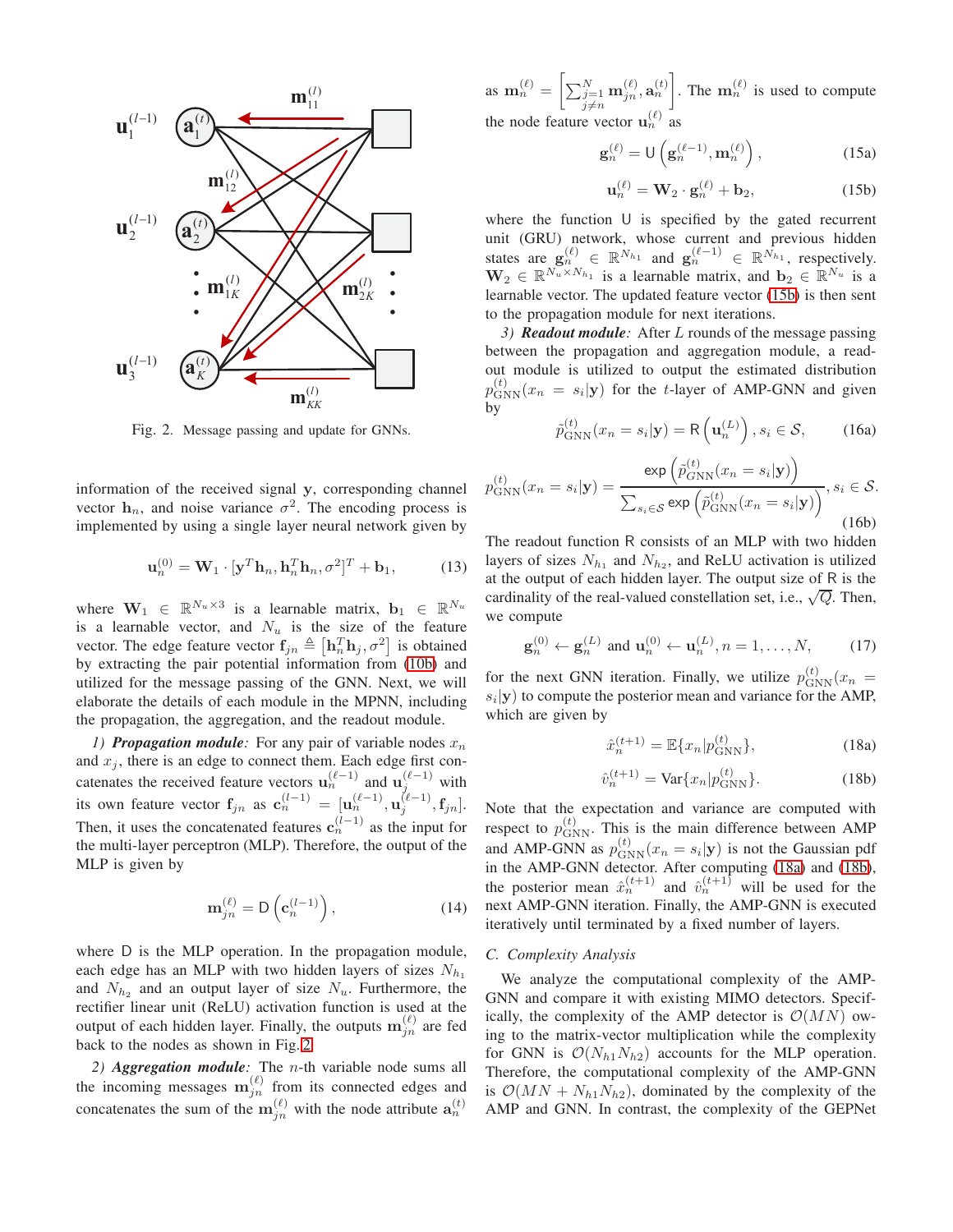TABLE I: Computational complexity (the number of multiplications) of different detectors.

<span id="page-4-0"></span>

| MU-MIMO settings   | Detectors | <b>OAMP-Net</b>       | <b>GNN</b>         | <b>GEPNet</b>                                                                     | AMP | AMP-GNN | RE-MIMO              |
|--------------------|-----------|-----------------------|--------------------|-----------------------------------------------------------------------------------|-----|---------|----------------------|
| $64 \times 64$     |           | $8.22 \times 10^{6}$  |                    | $1.17 \times 10^6$ $5.11 \times 10^6$ $1.78 \times 10^5$ $2.35 \times 10^6$       |     |         | $4.93 \times 10^{8}$ |
| $256 \times 256$   |           | $5.21 \times 10^8$    |                    | $1.27 \times 10^7$ $2.02 \times 10^8$ $2.68 \times 10^6$ $1.93 \times 10^7$       |     |         | $3.22 \times 10^{9}$ |
| $1024 \times 1024$ |           | $3.33 \times 10^{10}$ | $5.56 \times 10^8$ | $1.24 \times 10^{10}$ $4.22 \times 10^7$ $6.14 \times 10^8$ $4.41 \times 10^{10}$ |     |         |                      |

is  $\mathcal{O}(MN^2 + N_{h1}N_{h2})$  which includes the computational complexity of the EP and GNN.

To better compare the complexity, we use the the number of multiplication as the metric and show the exact values for different MIMO settings with quadrature phase shift keying (QPSK) symbols in Table. [I.](#page-4-0) The hyperparameters for GNN are set as  $N_{h_1} = 16$ ,  $N_{h_2} = 8$ , and  $N_u = 8$ . Compared with stateof-the-art DL-based MIMO detectors, such as GEPNet and RE-MIMO, the AMP-GNN entails a much lower complexity. In particular, the ratio between the complexity of the AMP-GNN and GEPNet is dramatically reduced when the number of user increases. For example, the ratio between the complexity of the AMP-GNN and GEPNet is only 45.99% when  $M = N = 64$  while the ratio is 4.95% when  $M = N = 1024$ . This is because the complexity of matrix inversion in the GEPNet will be the dominant term, which is prohibitively high when the number of antennas is large. In contrast, the AMP-GNN only involves matrix-vector multiplications, which is a favorable feature for future ultra massive MIMO systems.

## IV. SIMULATION RESULTS

In this section, we provide simulation results of the AMP-GNN for MIMO detection and compare it with other MIMO detectors. We use the symbol error rate (SER) as the performance metric in our simulations. The signal-to-noise (SNR) of the system, defined as SNR =  $\frac{\mathbb{E} \|\mathbf{H} \mathbf{x}\|_2^2}{\mathbb{E} \|\mathbf{n}\|_2^2}$ . To illustrate the effectiveness of our proposed AMP-GNN, we adopt several well established MIMO detectors as baselines:

- MMSE: A classical linear receiver for MIMO detection which inverts the received signal by applying the channelnoise regularized pseudo-inverse of the channel matrix.
- AMP: An efficient message passing algorithm for MIMO detection given in Algorithm [1](#page-1-2) and implemented with 10 iterations<sup>[2](#page-4-1)</sup>.
- OAMP-Net: The OAMP-based model-driven DL detector developed in [\[11\]](#page-5-9). Each layer requires computing a matrix pseudo-inverse and has 2 learnable parameters.
- GNN: The GNN-based MIMO detector proposed in [\[14\]](#page-5-12).
- GEPNet: The GNN-enhanced EP detector proposed in [\[15\]](#page-6-0) with 10 layers.
- **RE-MIMO**: The RE-MIMO detectors proposed in [\[16\]](#page-6-1) based on the RIM with 10 layers.

<span id="page-4-1"></span>

<span id="page-4-2"></span>

Fig. 3. SER comparison of AMP-GNN with other MIMO detectors under  $4 \times 4$  Rayleigh MIMO channels with QPSK symbols.

## *A. Implementation Details*

In the simulation, the AMP-GNN is implemented on the PyTorch platform. The number of layers of the AMP-GNN detector is set to  $T = 10$  while the number of layers of the GNN is set to  $L = 2$ . The training data consists of a number of randomly generated pairs  $(x, y)$ . The data x is generated from QAM modulation symbols. We train the network with 100 epochs. At each epoch, the training and validation sets contain 100, 000, and 5, 000 samples, respectively. The AMP-Net is trained using the stochastic gradient descent method and Adam optimizer. The learning rate is set to be 0.001 and the batch size is set to 64. We choose the  $L_2$  loss as the cost function, which is defined by,

$$
L_2(\mathbf{x}, \hat{\mathbf{x}}^{(T)}) = ||\mathbf{x} - \hat{\mathbf{x}}^{(T)}||^2.
$$
 (19)

#### *B. Performance Comparsion*

Fig. [3](#page-4-2) and Fig. [4](#page-5-13) compare the average SER of the AMP-GNN with those of the baseline detectors. As can be observed from the figuresa, the AMP-GNN outperforms almost all other MIMO detectors except for the GEPNet detector. In particular, the AMP-GNN outperforms the AMP detector in all SNRs, which demonstrates that the GNN module can improve the AMP detector significantly. Specifically, if we target an SER= $10^{-2}$ , then the performance gain is approximately 3.9 dB compared to the AMP detector. The reason for the performance improvement is that the GNN can refine the equivalent AWGN model with a more accurate distribution  $p_{\text{GNN}}^{(t)}(x_n = s_i | \mathbf{y})$ . Furthermore, the AMP-GNN has only 0.8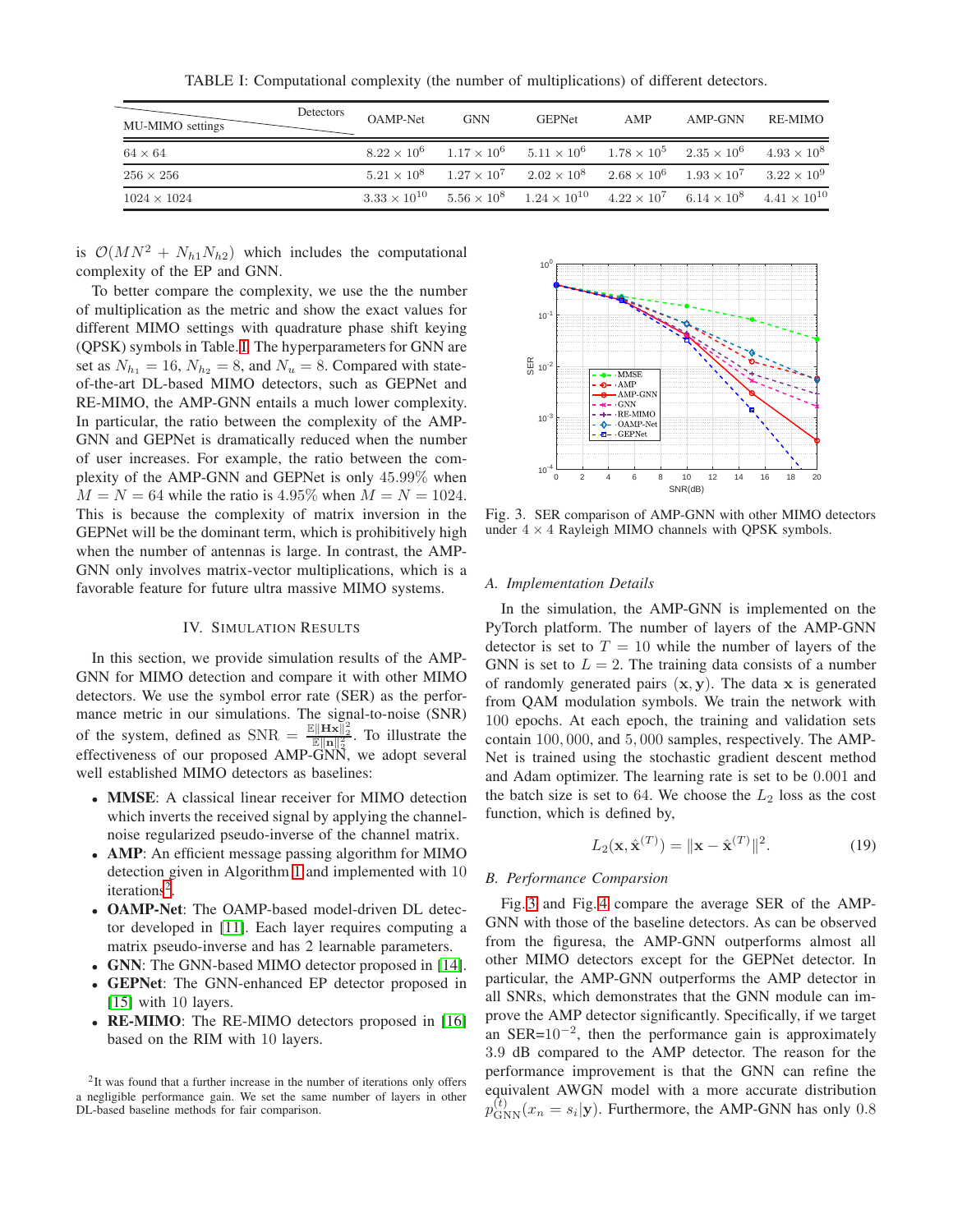<span id="page-5-13"></span>

Fig. 4. SER comparison of AMP-GNN with other MIMO detectors under  $32 \times 32$  Rayleigh MIMO channels with QPSK symbols.

dB performance loss compared to the GEPNet detector in  $4 \times 4$  MIMO systems when we target at an SER= $10^{-2}$ . The performance loss then reduces to 0.3 dB for  $32 \times 32$  MIMO systems as illustrated in Fig. [4.](#page-5-13) Thus, we can conclude the AMP-GNN has a comparable performance to GEPNet but with a remarkably reduced computational complexity, especially for massive and ultra-massive MIMO systems.

#### *C. Robustness to Dynamic Numbers of Users*

Most of the DL-based MIMO detectors are trained and tested with a fixed number of antennas. However, the number of users in practical MIMO systems may quickly change. For example, new users may access to be served by the BS. As a result, the DL-based MIMO detector should have the ability to handle a varying number of users with a single model. In Fig. [5,](#page-5-14) we train the AMP-GNN in an  $8 \times 4$  and  $8 \times 8$  MIMO systems and test it in an  $8 \times 6$  MIMO system. As shown in the figure, if we target an  $\text{SER} = 10^{-3}$ , then the AMP-GNN still has 1.7 dB performance gain compared with the conventional AMP detector even when tested with different number of users. Furthermore, it has a similar performance as the AMP-GNN trained and tested both in the  $8 \times 6$  MIMO system. As a result, the AMP-GNN has strong robustness to different numbers of users in the deployment stage. This is because the GNN has the permutation equivariance property which makes it robust against the dynamic changes of the number of users.

## V. CONCLUSIONS

We have developed a novel GNN-enhanced AMP detector for MIMO detection, named AMP-GNN, which is obtained by incorporating the GNN module into the AMP algorithm. The AMP-GNN inherits the respective superiority of the low-complexity AMP detector and efficient GNN module. Simulation results demonstrated that AMP-GNN improves the performance of the AMP detector significantly and has comparable performance as the state-of-the-art GEPNet detector but with a reduced computational complexity. Furthermore, it is quite robust to the change of the number of users in practice.

<span id="page-5-14"></span>

Fig. 5. Robustness of the AMP-GNN for dynamic number of users.

#### ACKNOWLEDGMENT

The authors would like to thank Prof. Chao-Kai Wen, from the National Sun Yat-sen University, for the discussion of neural enhanced message passing.

#### **REFERENCES**

- <span id="page-5-0"></span>[1] C. Studer, A. Burg, and H. Bölcskei, "Soft-output sphere decoding: algorithms and VLSI implementation," *IEEE J. Sel. Areas Commun.*, vol. 26, no. 2, pp. 290-300, Feb. 2008.
- <span id="page-5-4"></span>[2] S. Wu, L. Kuang, Z. Ni, J. Lu, D. Huang, and Q. Guo, "Low-complexity iterative detection for large-scale multiuser MIMO-OFDM systems using approximate message passing," *IEEE J. Sel. Topics Signal Process.*, vol. 8, no. 5, pp. 902-915, Oct. 2014.
- <span id="page-5-1"></span>[3] J. Céspedes, P. M. Olmos, M. Sánchez-Fern´andez, and F. Pérez-Cruz, "Expectation propagation detection for high-order high-dimensional MIMO systems," *IEEE Trans. Commun.*, vol. 62, no. 8, pp. 2840-2849, Aug. 2014.
- <span id="page-5-2"></span>[4] M. Bayati and A. Montanari, "The dynamics of message passing on dense graphs, with applications to compressed sensing," *IEEE Trans. Inform. Theory*, vol. 57, no. 2, pp. 764-785, Feb. 2011.
- <span id="page-5-3"></span>[5] T. P. Minka, "A family of algorithms for approximate Bayesian Inference," Ph.D. dissertation, Dept. Elect. Eng. Comput. Sci., MIT, Cambridge, MA, USA, 2001.
- <span id="page-5-5"></span>[6] K. B. Letaief, Y. Shi, J. Lu, and J. Lu, "Edge artificial intelligence for 6G: Vision, enabling technologies, and applications," *IEEE J. Sel. Areas Commun.*, vol. 40, no. 1, pp. 5-36, 2022.
- [7] K. B. Letaief, W. Chen, Y. Shi, J. Zhang, and Y.-J.-A. Zhang, "The roadmap to 6G: AI-empowered wireless networks," *IEEE Commun. Mag.*, vol. 57, no. 8, pp. 84-90, Aug. 2019.
- <span id="page-5-6"></span>[8] H. He, S. Jin, C.-K. Wen, F. Gao, G. Y. Li, and Z. Xu, "Modeldriven deep learning for physical layer communications," *IEEE Wireless Commun.*, vol. 26, no. 5, pp. 77-83, Oct. 2019.
- <span id="page-5-7"></span>[9] H. He, C. K. Wen, S. Jin, and G. Y. Li, "Deep learning-based channel estimation for beamspace mmWave massive MIMO systems," *IEEE Wireless Commun. Lett.*, vol. 7, no. 5, pp. 852-855, Oct. 2018.
- <span id="page-5-8"></span>[10] C.-K. Wen, W. T. Shih, and S. Jin, "Deep learning for massive MIMO CSI feedback," *IEEE Wireless Commun. Lett.*, vol. 7, no. 5, pp. 748-751, Oct. 2018.
- <span id="page-5-9"></span>[11] H. He, C.-K. Wen, S. Jin, and G. Y. Li, "Model-driven deep learning for MIMO detection," *IEEE Trans. Signal Process.*, vol. 68, pp. 1702-1715, Mar. 2020.
- <span id="page-5-10"></span>[12] J. Ma and L. Ping, "Orthogonal AMP," *IEEE Access*, vol. 5, no. 14, pp. 2020-2033, Jan. 2017.
- <span id="page-5-11"></span>[13] Y. Shen, J. Zhang, S.H. Song, and K. B. Letaief, "Graph neural networks for wireless communications: From theory to practice," *arXiv preprint arXiv:2203.10800*, 2022.
- <span id="page-5-12"></span>[14] A. Scotti, N. N. Moghadam, D. Liu, K. Gafvert, and J. Huang, "Graph neural networks for massive MIMO detection," in *Proc. Int. Conf. Mach. Learn. (ICML) Workshop, Vienna, Austria*, July 2020.